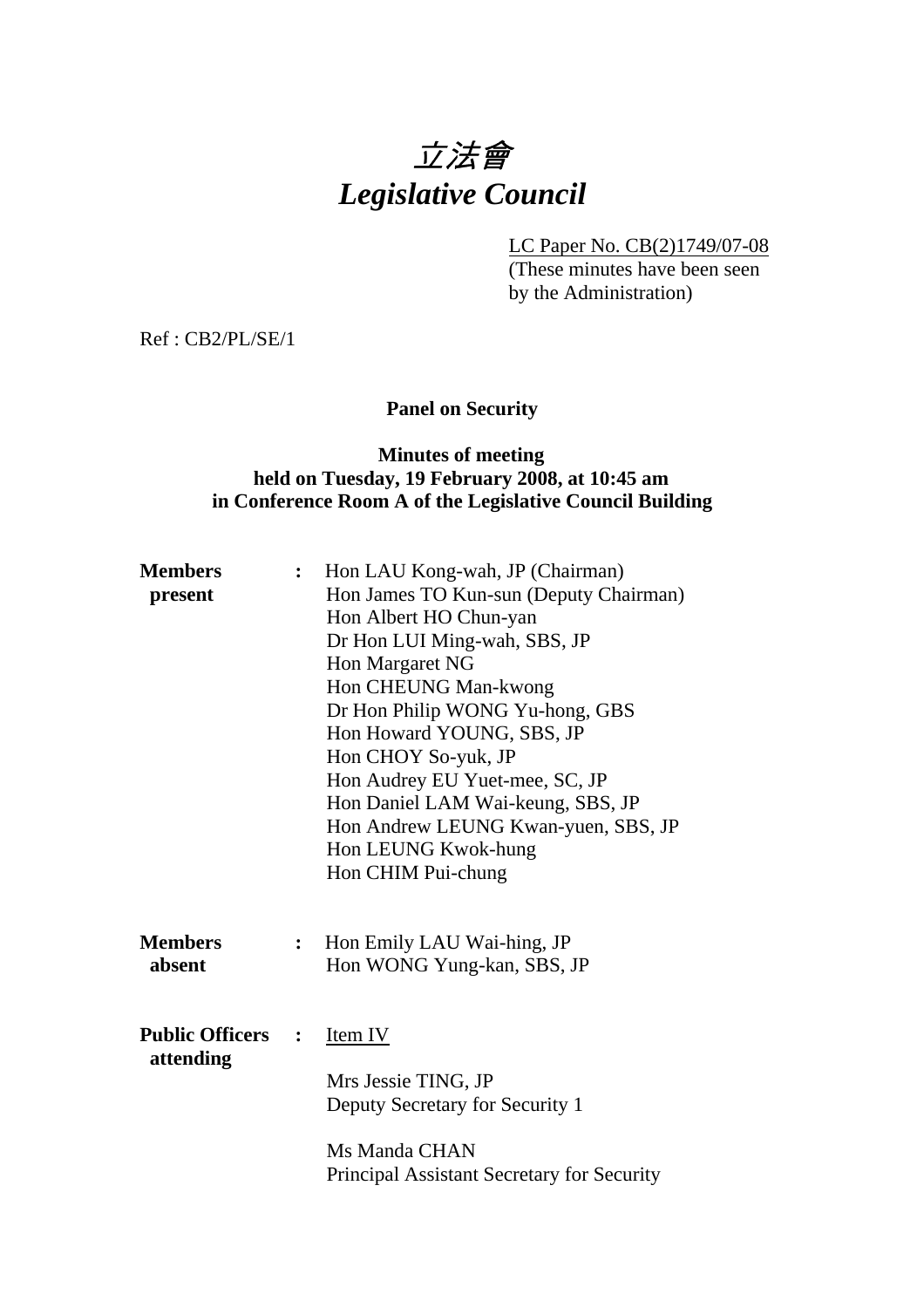Mr LING Kar-kan Principal Assistant Secretary for Development (Planning & Lands)

Mr Vincent TANG Assistant Director (Nature Conservation & Infrastructure Planning) Environmental Protection Department

Mr WONG Hon-meng Principal Environmental Protection Officer Environmental Protection Department

Mr LAY Chik-chuen Assistant Director (Conservation) Agriculture, Fisheries and Conservation Department

Mr SUEN Kwai-leung Assistant Commissioner of Police (Operations)

Ms Rebecca LAM Deputy District Commander (Border) Hong Kong Police Force

Mr Charles CHOW Project Director Architectural Services Department

Mr Raymond LEE Chief Town Planner/Studies and Research Planning Department

Item V

Ms Grace LUI Deputy Secretary for Security 3

Ms Helen CHAN Assistant Director of Immigration (Visa & Policies)

| <b>Clerk</b> in | Mrs Sharon TONG              |
|-----------------|------------------------------|
| attendance      | Chief Council Secretary (2)1 |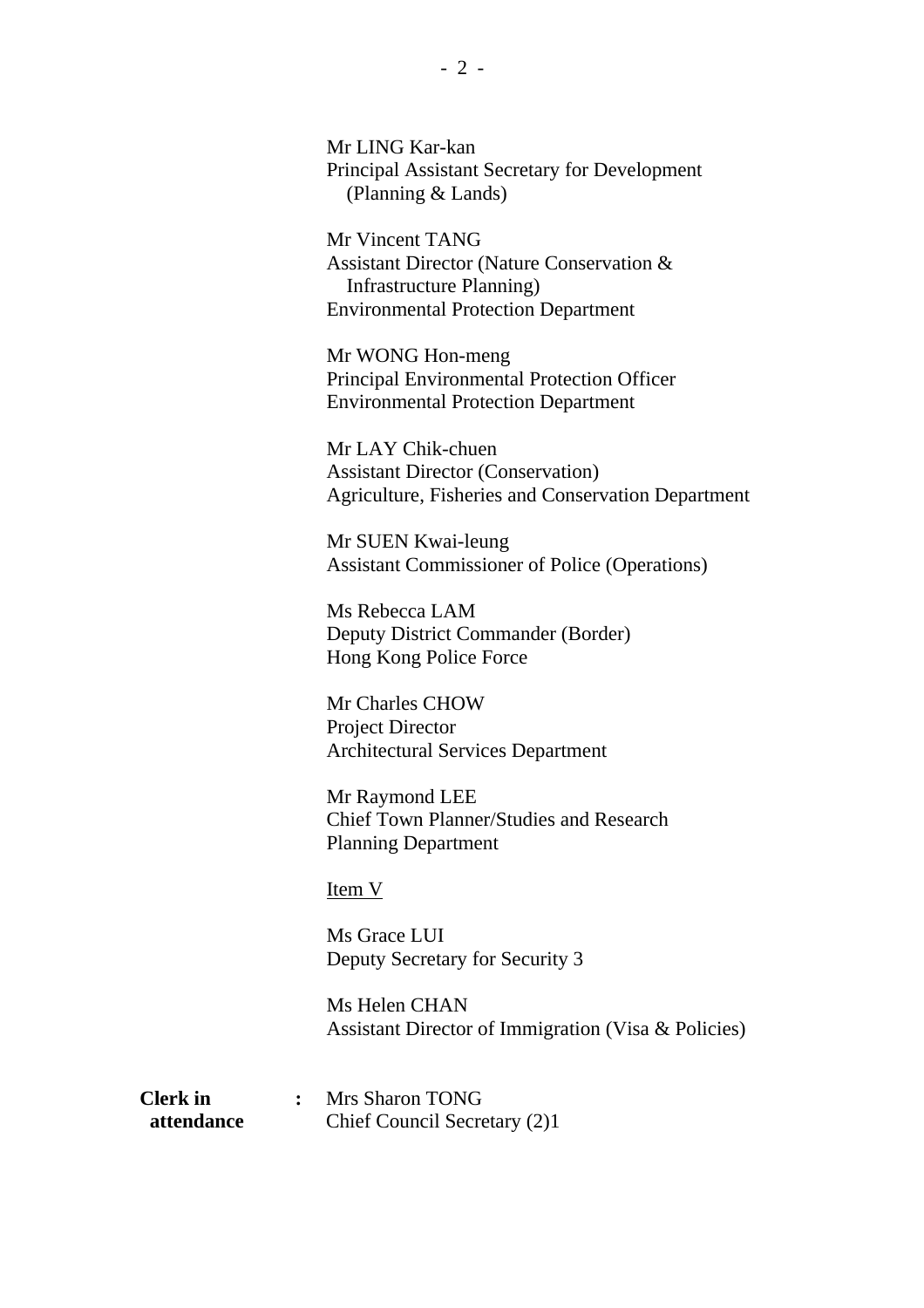| <b>Staff</b> in<br>attendance | Mr LEE Yu-sung<br>Senior Assistant Legal Adviser 1 |
|-------------------------------|----------------------------------------------------|
|                               | Mr Raymond LAM<br>Senior Council Secretary (2) 5   |
|                               | Miss Helen DIN<br>Legislative Assistant (2) 1      |

#### **I. Confirmation of minutes of previous meeting**  (LC Paper No. CB(2)1031/07-08)

The minutes of the meeting held on 4 December 2007 were confirmed.

### **II. Information papers issued since the last meeting**

2. Members noted that no information paper had been issued since the last meeting.

#### **III. Date of next meeting and items for discussion**  (LC Paper Nos. CB(2)1060/07-08(01) & (02))

#### Meeting on 29 February 2008

3. The Chairman reminded members that a special meeting had been scheduled for 29 February 2008 at 10:45 am to continue discussion on the Police's handling of reports or complaints about press articles.

4. Members agreed that the item "Law enforcement against cyber crimes relating to obscene and indecent articles and Internet security issues" would also be discussed at the special meeting on 29 February 2008 and the meeting time would be extended to start at 10:00 am and end at 1:00 pm. Members also agreed that all other Members would be invited to join the discussion on the item. Ms Margaret NG informed members that the Panel on Administration of Justice and Legal Services would follow up the prosecution aspects of the case concerned.

#### Meeting on 4 March 2008

5. The Chairman reminded members that, as agreed at the meeting on 8 January 2008, the meeting in March 2008 would be held on 4 March 2008 at 2:30 pm to discuss the Police's review of the existing practices regarding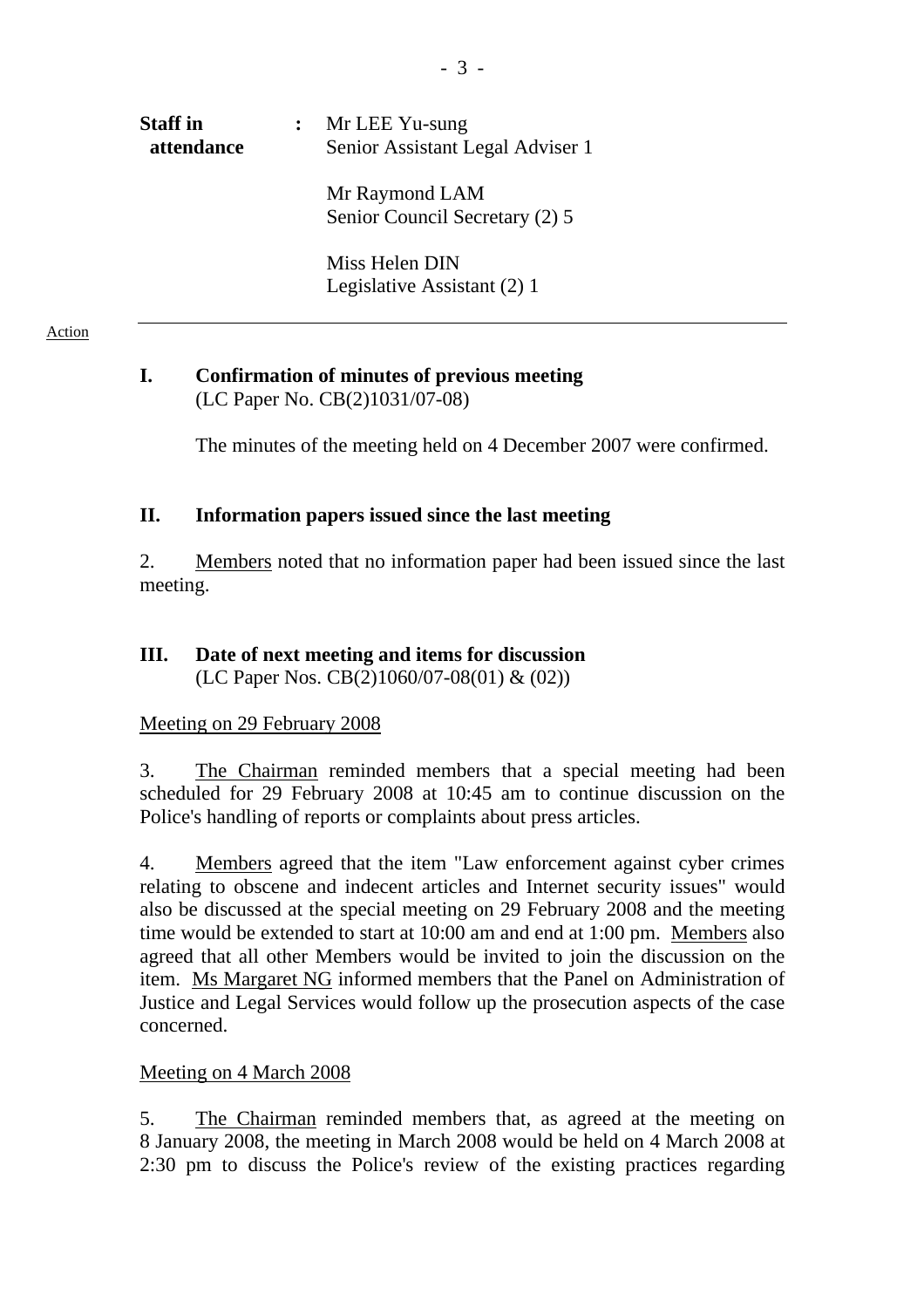handling of searches of detainees and the entire meeting would be dedicated to the discussion of the item.

Issues related to the use of laser guns for detection of speeding

6. Ms Audrey EU said that there were reports that the Police had recently completed a review of its guidelines on the use of laser guns for detection of speeding. She suggested that the issue should be discussed by the Panel. The Chairman said that as the issue was already being followed up by the Panel on Transport and members of the Panel on Security had been invited to join the discussions concerned, it would be more appropriate for the Panel on Transport to continue following up the issue.

## **IV. Review of the Frontier Closed Area (**LC Paper Nos. CB(2)818/07-08(01) and CB(2)1060/07-08(03))

7. Deputy Secretary for Security 1 (DS for S1) briefed members on the finalised plan for reducing the coverage of the Frontier Closed Area (FCA).

8. Mr Howard YOUNG asked whether more advanced devices could be installed at the primary boundary fence (PBF) to prevent illegal immigration. He also asked whether the Administration had assessed in conjunction with the relevant Mainland authorities the effectiveness of the existing PBF in preventing illegal immigration at the boundary.

9. DS for S1 responded that the existing PBF was already equipped with advanced electronic detection devices. The Administration had always been concerned about illegal immigration at the boundary and considered PBF effective in preventing such activities. Mr Howard YOUNG said that the Administration should maintain close liaison with the Mainland authorities so that if the restrictions on the movement of residents from other parts of the Mainland to Shenzhen was relaxed, the prevention of illegal immigration at FCA would be strengthened.

10. Mr Howard YOUNG said that, with the reduction in the coverage of FCA, the closed road permits for certain cross-boundary vehicles no longer be needed. DS for S1 agreed to convey the view to the relevant government bureau/department. She said that the ancillary road network for the area to be released from FCA would be examined in the planning study for the area.

11. Mr CHEUNG Man-kwong said that the Administration's proposal might be worth supporting, if the problems of illegal immigration and smuggling in the reduced FCA could be adequately addressed. With the opening up of the part of FCA outside Lo Wu Control Point, he asked whether cross-boundary

Admin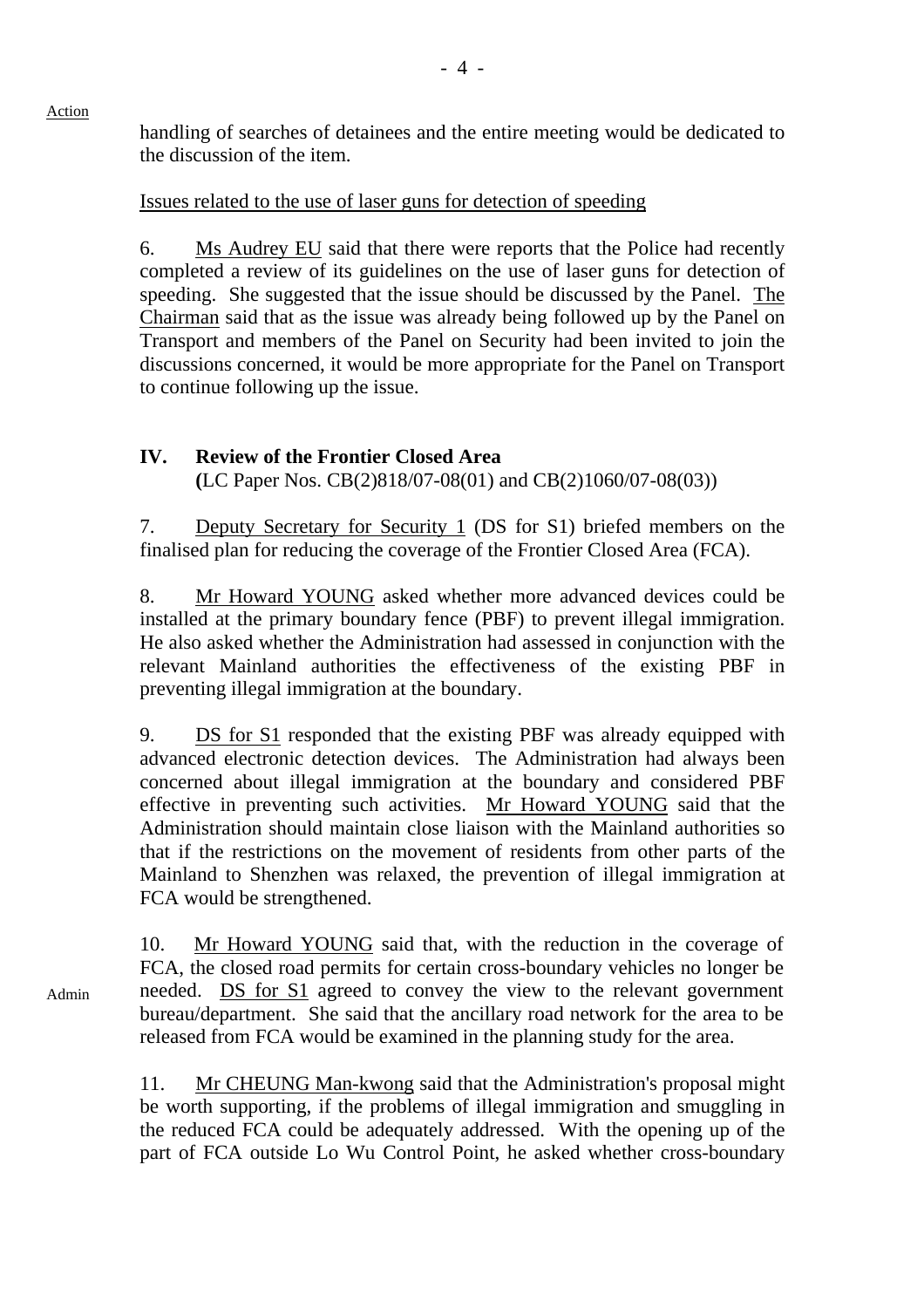students would be allowed to get on their school coaches at a short distance outside the Lo Wu Control Point after crossing the boundary.

Action

Admin

12. DS for S1 responded that under the finalised plan for the reduced FCA, Lo Wu Station Road would be excluded from FCA. However, the Administration considered that the long-term solution to address the needs of cross-boundary students should be the introduction of cross-boundary school coach service. In this connection, the Education Bureau and other relevant government departments were following up the issue with parents and school coach operators.

13. Mr CHEUNG Man-kwong said that although he would not object to the provision of cross-boundary school coach service, he considered that the Administration should facilitate travel convenience for cross-boundary students by allowing them to get on their school coaches at a short distance outside the Lo Wu Control Point.

14. DS for S1 responded that Lo Wu Station Road had a limited capacity and it was the only emergency access road for the Lo Wu Station. Nevertheless, she would convey the views of Mr CHEUNG Man-kwong to the Education Bureau.

15. Mr Howard YOUNG said that, to his knowledge, there were crossboundary school coaches operating between Vancouver and Seattle. He suggested that the Administration should study the experience of the two cities.

16. Ms Audrey EU asked whether the planning study referred to in the Administration's paper was a comprehensive one covering aspects such as travel convenience for cross-boundary students, restrictions on the carriage of less environmentally friendly fuel on vehicles returning from the Mainland, potential environmental impact and building height restrictions. She also asked when the public would be consulted on the draft conceptual plan for the area to be released from FCA.

17. Chief Town Planner/Studies and Research (CTP/SR) responded that the planning study was a comprehensive land use planning study aiming at formulating a planning framework to guide the conservation and development of the area to be released from FCA. A draft conceptual plan was expected to be ready for public consultation before mid-2008. The planning study was scheduled for completion in mid-2009.

18. Referring to paragraph 13 of the Administration's paper, the Deputy Chairman said that the Administration should draw up town plans before releasing any area from FCA. He also said that the Administration should consider whether restrictions such as that on building height should be imposed on areas in the vicinity of the secondary boundary fence (SBF). Consideration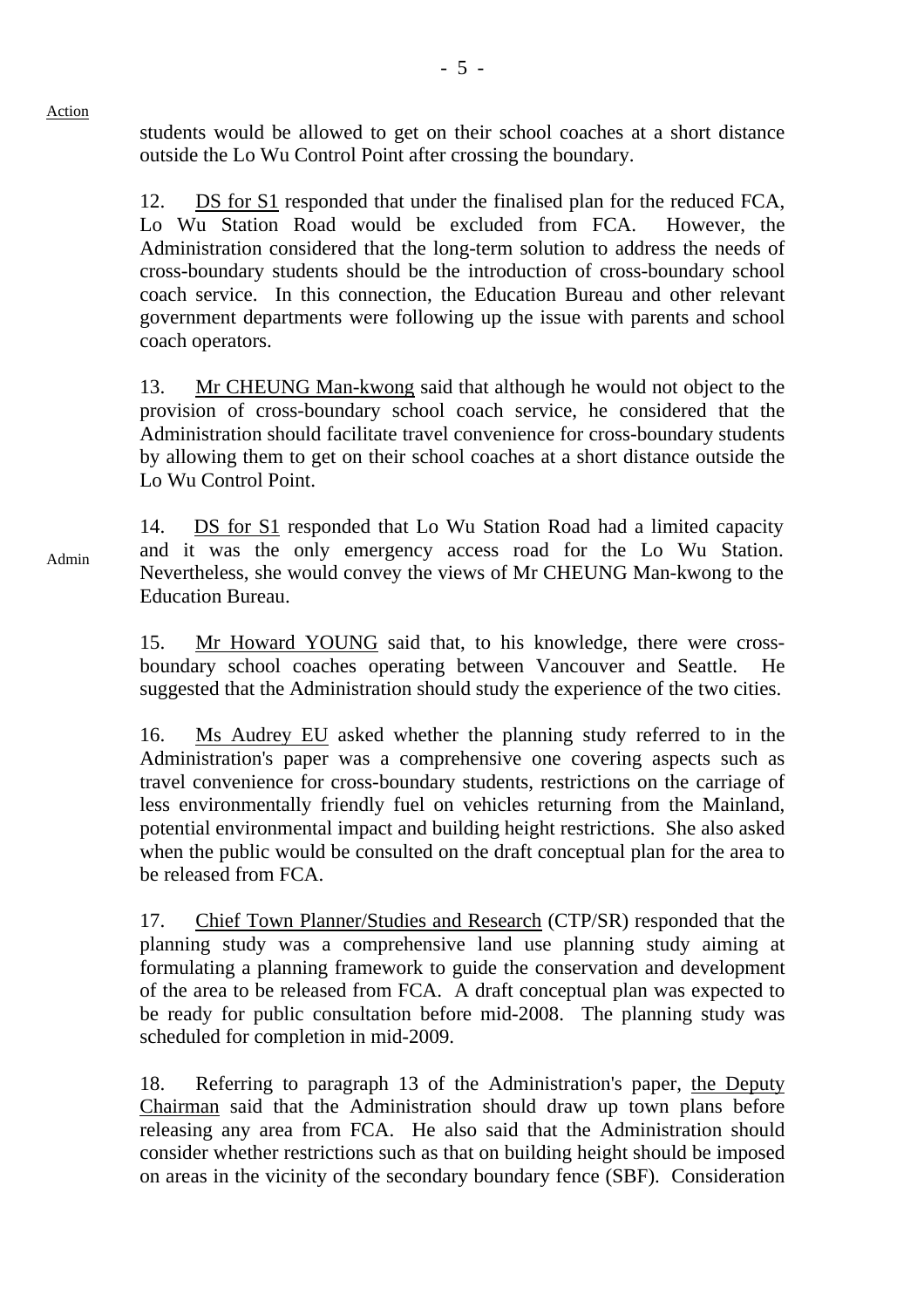should be given to whether it was appropriate to allow a theme park or a large shopping mall to be constructed too close to SBF.

19. DS for S1 said that it was the Administration's intention to ensure that the areas to be released from FCA would be covered by statutory town plans before the new FCA boundary was formally implemented.

20. Dr LUI Ming-wah expressed concern about the security of the reduced FCA. He asked whether there would be any buffer zone to the south of the boundary patrol road.

21. Referring to Annex B to the Administration's paper, DS for S1 responded that the boundary patrol road and the land to its north, the Starling Inlet and the areas with points of boundary-crossing would remain within FCA.

22. The Deputy Chairman asked about the policing strategy for the reduced FCA.

23. Assistant Commissioner of Police (Operations) responded that the Police would continue to deploy its resources and manpower flexibly to ensure boundary security and integrity, having regard to its topography and the changing needs of the policing environment in the boundary area. The Police would continue to make use of the effective boundary fence protection system, coupled with the advanced detection devices and a centralised boundary command centre, and deploy frontline police officers, including Quick Reaction Force, to deal with any incidents that occurred along the boundary.

24. Dr LUI Ming-wah asked whether the ownership and right to use the Lok Ma Chau Loop (the Loop) belonged to the Hong Kong Special Administrative Region (HKSAR) Government. He also asked whether the HKSAR Government had the right to develop the Loop on its own.

25. Principal Assistant Secretary for Development (Planning and Lands) (PAS(D)) responded that Hong Kong and Shenzhen had recently signed the Cooperation Agreement on Recently Initiated Major Infrastructural Projects (the Agreement). Under the Agreement, a Hong Kong-Shenzhen Joint Task Force (JTF) on Boundary District Development would be set up to explore the feasibility of developing the Loop on the basis of mutual benefit. He said that as the Loop now fell within the administrative boundary of Hong Kong, the HKSAR Government had all the public authorities over the future development of the Loop.

26. Dr LUI Ming-wah asked whether the Administration had any plans on the development of the Loop.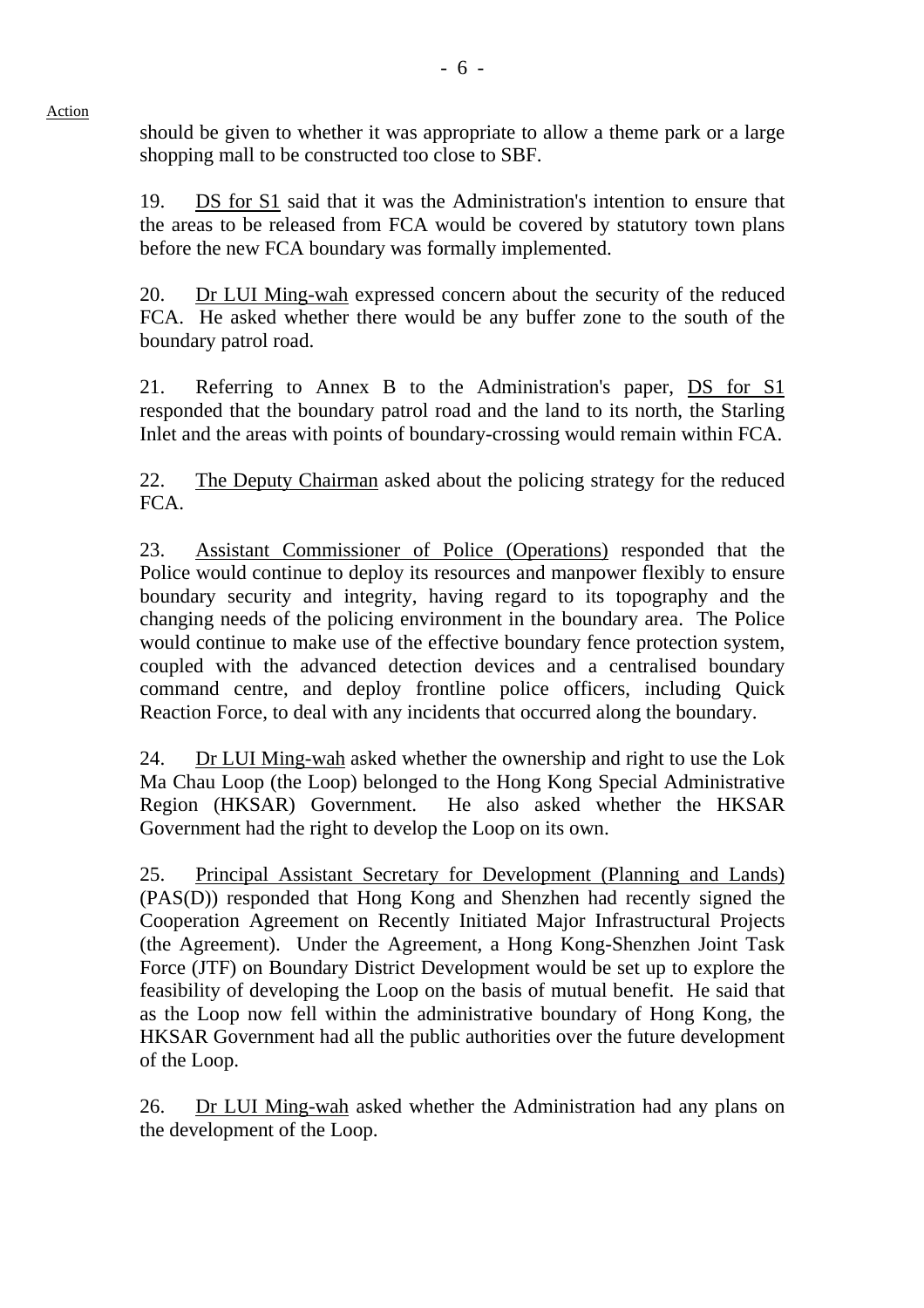27. PAS(D) responded that a number of proposals on the future development of the Loop had been raised by the public. These were being considered by the Administration. Any plan and issues regarding the future development of the Loop would be studied and considered by JTF.

28. Mr CHEUNG Man-kwong asked whether only the laws of Hong Kong applied in the Loop, regardless of the arrangements for the management and development of the Loop.

29. PAS(D) responded that as the Loop was part of the HKSAR, only the laws of Hong Kong applied in the Loop.

30. The Chairman said that he had always been concerned about the security of the boundary area and the conservation of heritage there, some of which dated back to the Sung Dynasty. He hoped that a balance could be struck between the conservation of heritage and the views of residents regarding development of the area. He considered that although the coverage of FCA would be reduced, the security of the boundary would be enhanced with the construction of SBF.

31. The Chairman said that Sha Tau Kok (STK) town should not be kept within the reduced FCA. It was unreasonable to isolate STK town and require people to apply for a closed area permit merely for visiting their relatives in STK town. He considered that the Administration should address the problem and draw up a timetable for releasing STK town from FCA.

32. DS for S1 responded that, given the security risks associated with the lack of proper boundary control point facilities and a physical barrier to delineate the boundary between Hong Kong and the Mainland at Chung Ying Street, it was necessary to maintain the FCA restrictions at STK town. The Administration was aware of the local community's request for opening up STK town to tourists on a limited scale and would continue the discussion with the local community on the issue. The Chairman requested the Administration to provide a timetable for releasing STK town from FCA when submitting its funding request for the secondary boundary fence and associated works to the Finance Committee.

33. The Chairman expressed concern that as the proposed reduction of the coverage of FCA would be implemented in phases, the opening up of the part of FCA near Lo Wu Station would fall under the last phase. He considered that the part of FCA near Lo Wu Station should be opened up in the first phase so that different forms of transport, including school coaches, could access Lo Wu Station. He added that the proposed reduction of the coverage of FCA should be implemented at one go rather than in phases. His view was shared by Miss CHOY So-yuk. Miss CHOY considered that the Administration should seek to

Action

Admin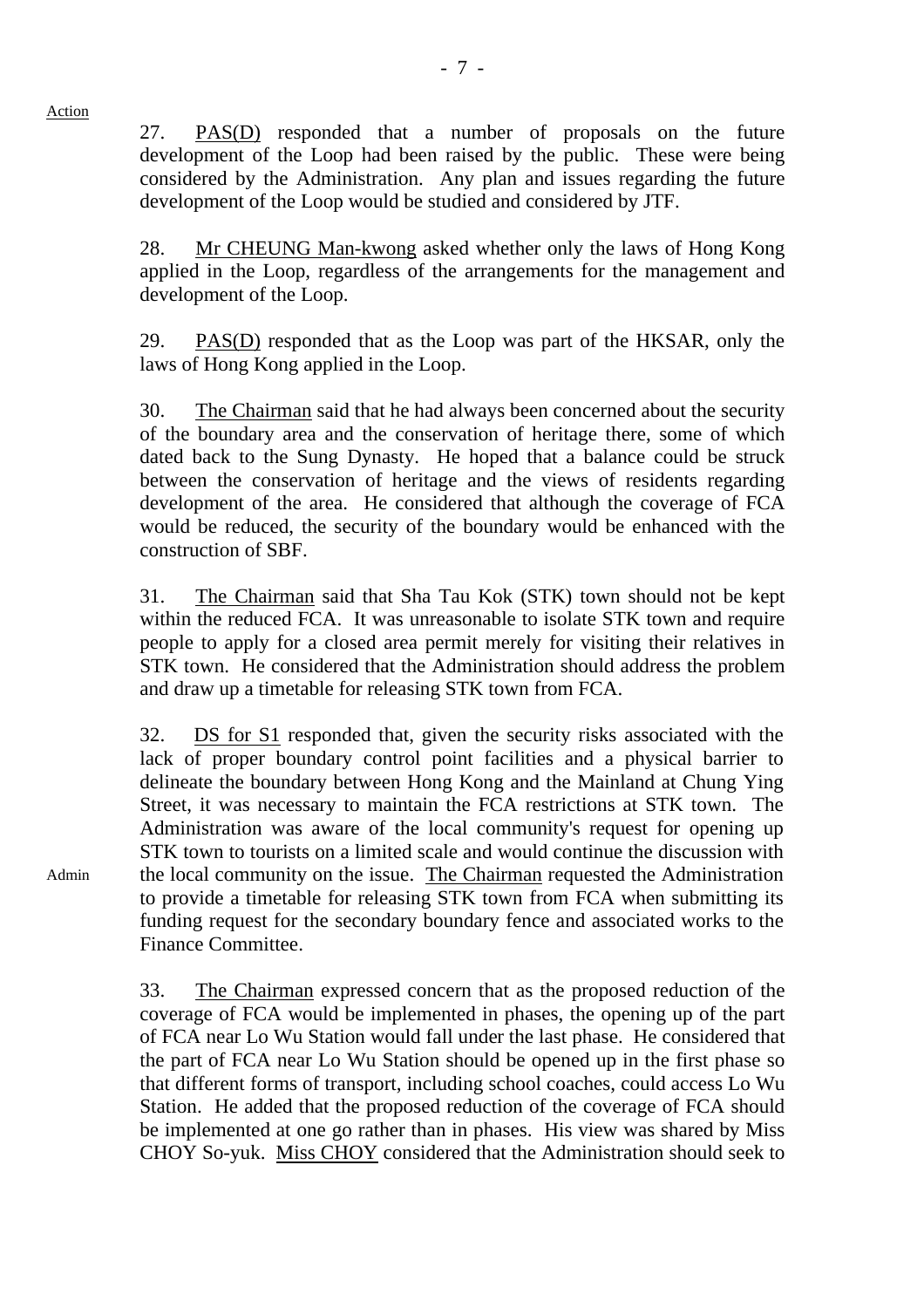open up the part of FCA near Lo Wu Station with priority so that passenger transport services to Lo Wu would no longer be monopolised by railways.

34. DS for S1 responded that to take forward the proposed construction of the secondary boundary fence and associated works, the Administration would need to complete the necessary steps required under the relevant legislation, such as conducting an environmental impact assessment in accordance with the Environmental Impact Assessment Ordinance (Cap. 499). The section of the works covering Lo Wu would necessitate land resumption. Thus, a phased approach was recommended to expedite the process of reducing the FCA coverage.

35. Miss CHOY So-yuk considered that the development of the released land and environmental protection were not mutually exclusive and could be balanced through measures such as the exchange of land. She asked whether measures would be adopted by the Administration to maintain biodiversity in the released land.

36. DS for S1 responded that the planning study would seek to achieve a balance between development of the area and environmental protection.

37. Assistant Director (Nature Conservation & Infrastructure Planning), Environmental Protection Department said that areas identified to be of high ecological and conservation value would be designated as a conservation area, which was subject to the protection under the Town Planning Ordinance (Cap. 131) and the Environmental Impact Assessment Ordinance (Cap. 499).

38. Mr Howard YOUNG said that the tourism industry in STK town should only be opened to licensed travel agents, which were regulated by the Travel Industry Council of Hong Kong.

39. The Chairman asked when funding for the proposed secondary boundary fence and associated works would be sought by the Administration. DS for S1 responded that the Administration planned to seek funding for the first phase of the works in 2009, after the environmental impact assessment had been completed.

**V. Review of the Quality Migrant Admission Scheme (**LegCo Brief Ref. SBCR/6/2091/04 and LC Paper No. CB(2)1060/07- 08(04))

40. The Deputy Chairman referred to paragraph 5 of the Legislative Council (LegCo) Brief and asked whether there was any category of persons who could be admitted under the revised Quality Migrant Admission Scheme (QMAS) but not under the original QMAS.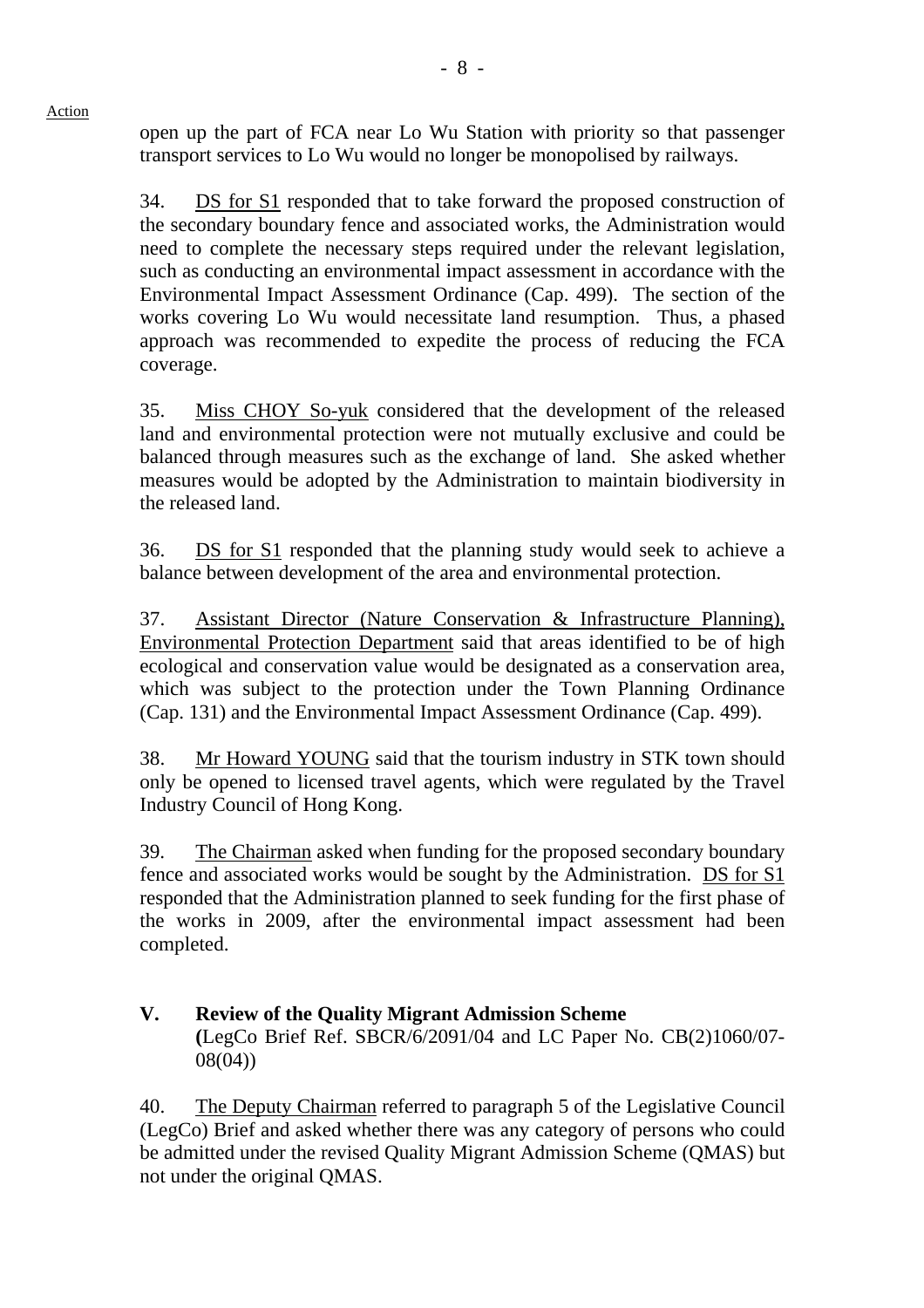41. Deputy Secretary for Security 3 (DS for S3) responded that under the revised QMAS, persons with less working experience would be able to meet the passing mark under the General Points Test (the passing mark) for further assessment. Assistant Director of Immigration (Visa & Policies) (AD of Imm) said that it could be noted that some applicants who could not attain the passing mark in the past could do so under the revised QMAS and were granted quota. Some of these were graduates from topnotch Mainland universities who had furthered their studies overseas and whose expertise was needed in Hong Kong though they possessed less working experience.

42. The Deputy Chairman considered that the Administration should step up its publicity on QMAS through its overseas Economic and Trade Offices (ETOs) as well as Mainland and overseas universities.

43. AD of Imm responded that the Administration had planned a series of publicity programmes on QMAS, which would be launched through ETOs, Mainland and overseas universities as well as local universities.

44. Dr LUI Ming-wah said that more talents should be admitted under QMAS. He asked about the number of applications under QMAS, the number of successful applicants and their period of stay in Hong Kong.

45. DS for S3 responded that over 200 000 talents and professionals had been admitted to Hong Kong in the past 10 years under various admission schemes. QMAS was a relatively new scheme introduced in June 2006. Since introduction, 1 350 applications had been received under QMAS. AD of Imm added that applications under QMAS were considered on a quarterly basis by the Advisory Committee on Admission of Quality Migrants and Professionals (the Advisory Committee). At as 2 February 2008, 974 applications had been processed. Among these, 578 had been submitted to the Advisory Committee for further assessment and 398 had been allocated quota, representing a success rate of about 69%.

46. Dr LUI Ming-wah asked why the success rate of applications sent to the Advisory Committee for further assessment was low.

47. AD of Imm responded that some applicants could not produce documentary proof of their academic qualifications or working experience. Some applicants had withdrawn their applications after being requested to produce such proof.

48. Mr CHEUNG Man-kwong expressed concern that under the revised QMAS, a young Mainland university graduate proficient in Chinese only and with two years' working experience would already be qualified for admission under QMAS. He considered that such a loose requirement would have a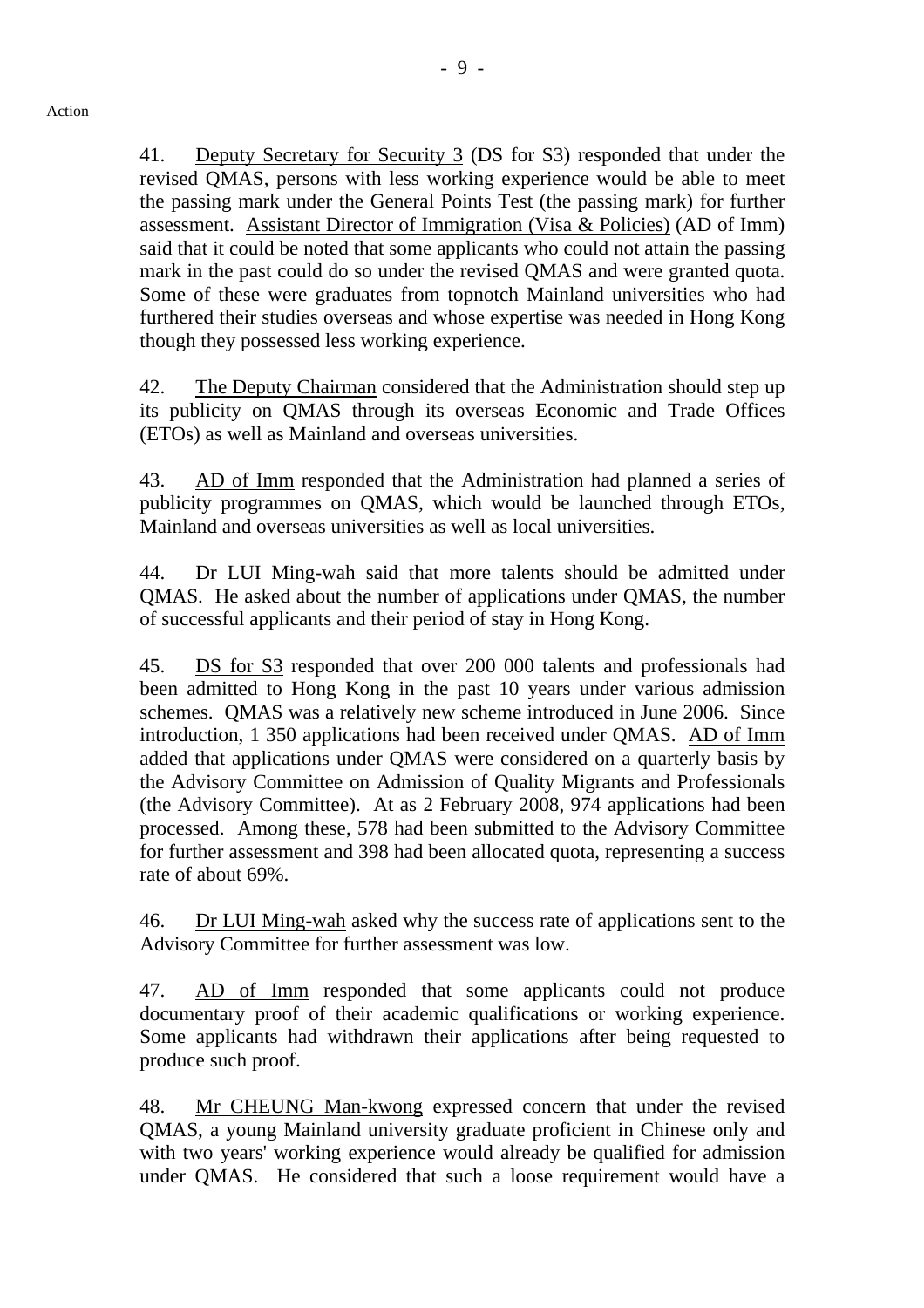negative impact on the employment opportunities of young people in Hong Kong, especially given that a large number of sub-degree holders in Hong Kong had no opportunity to acquire a degree. His view was shared by the Chairman.

Admin 49. DS for S3 undertook to convey the concerns of Mr CHEUNG Mankwong regarding sub-degree holders to the Education Bureau. She said that the review of QMAS aimed to cast the net wider for talent from places all over the world and enhance the pool of candidates for selection. An applicant who attained the passing mark was only eligible for further assessment and would still have to compete with other applicants for the allocation of quota.

> 50. AD of Imm stressed that the attainment of the passing mark did not guarantee admission under QMAS. Each application with a score above the passing mark would be assessed by the Advisory Committee. The Advisory Committee would consider factors such as the university at which the applicant had graduated, whether the applicant had furthered his studies overseas, proficiency in languages other than Chinese and English, the expertise of the applicant, whether the applicant had other achievements in school or at work before determining whether the applicant was a talent needed in Hong Kong. In the recent selection exercise conducted by the Advisory Committee on 2 February 2008 after QMAS was revised, 127 applications were submitted to the Advisory Committee for further assessment and only 76 had been allocated quota, representing a success rate of about 60%, which was lower than that in the past.

> 51. Mr Howard YOUNG expressed concern that the number of talents admitted under QMAS was low. He considered that the General Points Test should be revised to reflect the need in Hong Kong for talents who had received overseas education and possess working experience in the Mainland. More points should also be awarded for proficiency in languages other than Chinese and English. He asked whether local employers were required to submit any application for the employment of a person admitted under QMAS. DS for S3 responded that local employers were not required to submit any application of such a nature.

> 52. The Chairman asked whether an applicant was required to indicate in the application form a short paragraph why he wished to come to Hong Kong.

> 53. AD of Imm responded that there was a section in the application form in which the applicant was required to summarise in not more than 500 words his future plan of development in Hong Kong.

> 54. Mr LEUNG Kwok-hung said that if Hong Kong residents were not required to apply for a work permit before working in the Mainland, Mainland residents should not be required to apply for any permit for working in Hong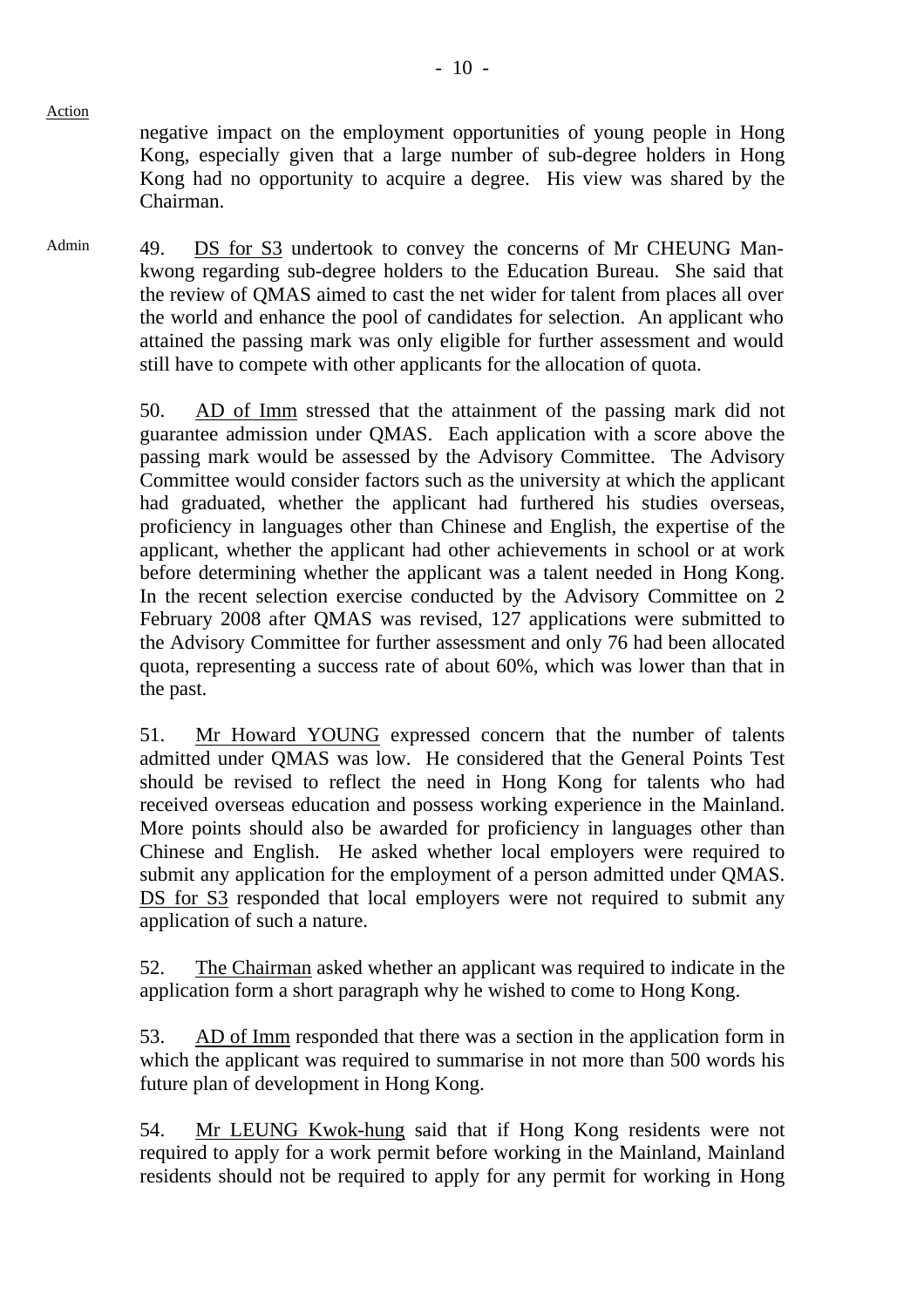Kong. He expressed concern whether QMAS would be open to abuse for some Mainland residents to come to Hong Kong for purposes other than working in Hong Kong.

55. Mr Albert HO considered that the purpose of QMAS would be defeated, if the minimum requirement for admission was too low. He said that the Administration should allocate more resources for the training and creation of jobs for local youth. He asked about the selection criteria adopted by the Advisory Committee.

Admin 56. DS for S3 agreed to provide information on the process of selection of applicants by the Advisory Committee, the selection criteria adopted and information on the profile of successful applicants under the original QMAS.

> 57. The Chairman asked whether different selection criteria were adopted for different categories of applicants. AD of Imm replied in the negative.

> 58. The Chairman asked whether applicants under QMAS were required to attend any interview with the Advisory Committee.

> 59. AD of Imm responded that each application was separately considered by the Advisory Committee having regard to factors such as academic and professional qualifications, working experience and language proficiency. Applicants who were allotted a quota would be issued with an approval-inprincipal letter and invited to come to Hong Kong for an interview in person for verification of documents submitted.

> 60. Referring to Annex A to the LegCo Brief, the Deputy Chairman and Mr CHEUNG Man-kwong said that the revision to the points score under the General Points Test was radical, with the score of a young applicant proficient in written and spoken Chinese who possess a bachelor degree and two years' experience being increased from 20 to 80. They queried whether the Administration had assessed the increase in the number of applicants that might result from the revision. Mr CHEUNG added that an influx of a large number of such young graduates from the Mainland might create more social problems in Hong Kong. The Chairman shared the concerns of the Deputy Chairman and Mr CHEUNG. He said that the Administration should have first examined whether the low number of admissions under QMAS was due to over-stringent requirements or inadequate publicity. The Administration should not look at the issue from the immigration perspective only.

> 61. DS for S3 responded that a number of government departments were playing a role in attracting talent and making Hong Kong a more attractive place for talent. As far as the Security Bureau and Immigration Department were concerned, they endeavored to provide an immigration channel to facilitate the entry of talent and professionals. The Security Bureau and other